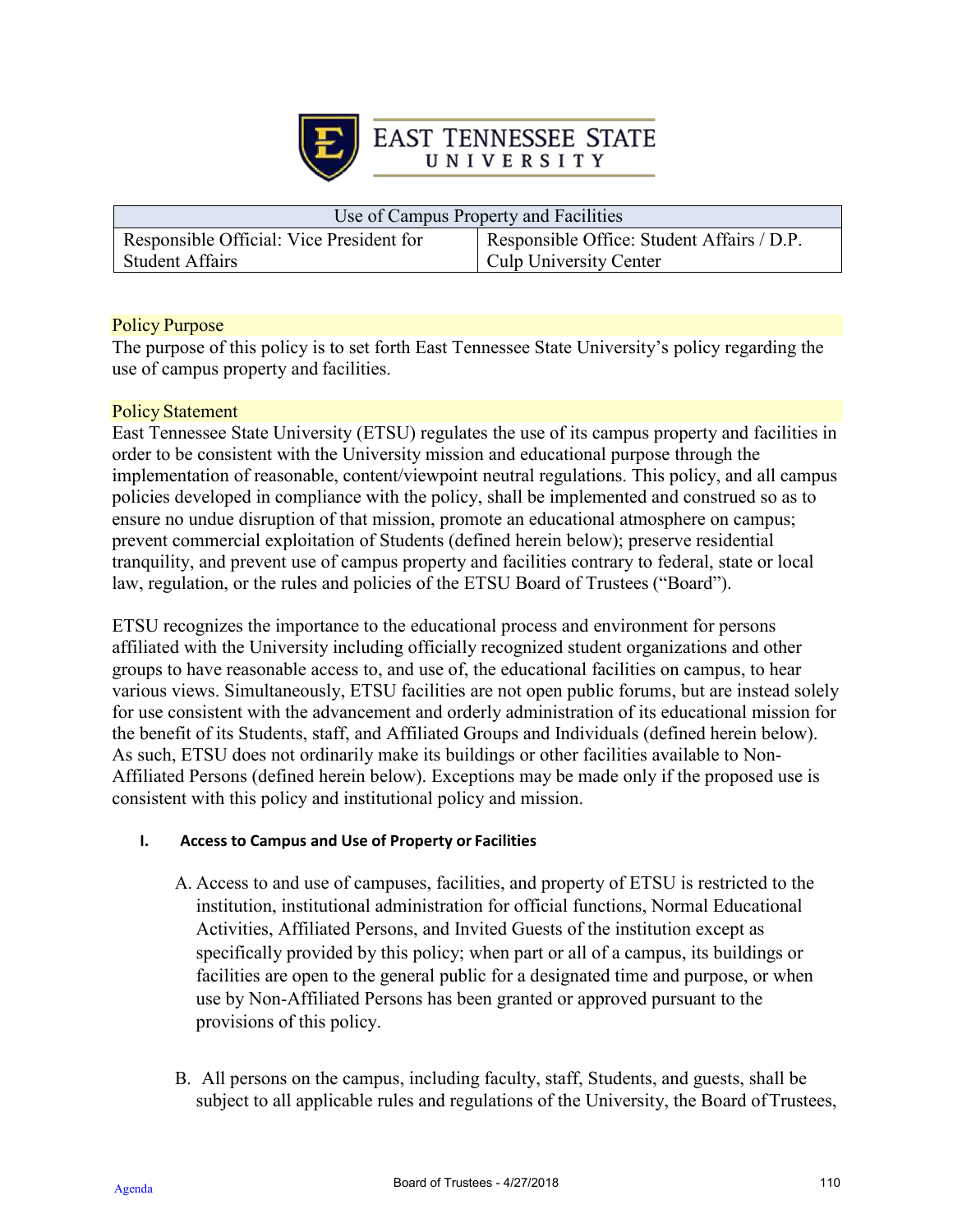in addition, to all applicable federal, state laws and regulations. In addition, all persons who operate motor vehicles on the campus agree by such operation to be subject to University and Board rules, regulations, policies and procedures on traffic and parking.

C. All persons on the university campus must provide adequate identification, upon request, to any university official and/or security personnel. University personnel and Students who refuse to provide such identification may be subject to disciplinary action. Other such persons who refuse to provide such identification may be requested to leave the campus. Should they refuse, they may be subject to lawful removal and prosecution.

# **II. General Conditions for use of Property or Facilities**

- A. Use of campus property and facilities, as detailed in this policy, is subject to limitations on the number of persons who may attend in accordance with appropriate building regulations, fire codes, and safety standards.
- B. All regulations and policy statements that relate to the conduct of assemblies, meetings and demonstrations of Affiliated Persons also apply to allNon-Affiliated Persons and to individual use.
- C. Sound amplification equipment may be used by entities and individuals at assemblies, meetings, and demonstrations only when prior approval has been granted by the University. Such sound amplification is subject to reasonable regulation by the University with respect to time, place, manner, and volume.
- D. University equipment may be used in connection with the use of campus property and facilities only with the approval of, or under the supervision of, approved University personnel.
- E. The University has an established system in which Affiliated Persons are given priority in the use of property and facilities (see Appendix IV).
- F. All reservations and usage must comply with the University's designated food service provider contract. All food and beverage vending is handled through the designated University vending services contractor.
- G. Campus property and facilities may not be used by Non-Affiliated Persons for the conduct of profit-making activities except when a rental or lease agreement is negotiated and entered into with the University. Rental rates are generally based on the fair market value of providing the property, facilities, equipment, and service used and includes overhead, depreciation, utilities, maintenance, and security expenses. Rental charges may be based in part upon a fixed percentage of the gross receipts of the activity (see Appendix VI), with a minimum rental fee beingcharged. The University reserves the right to reduce or waive rental charges for such use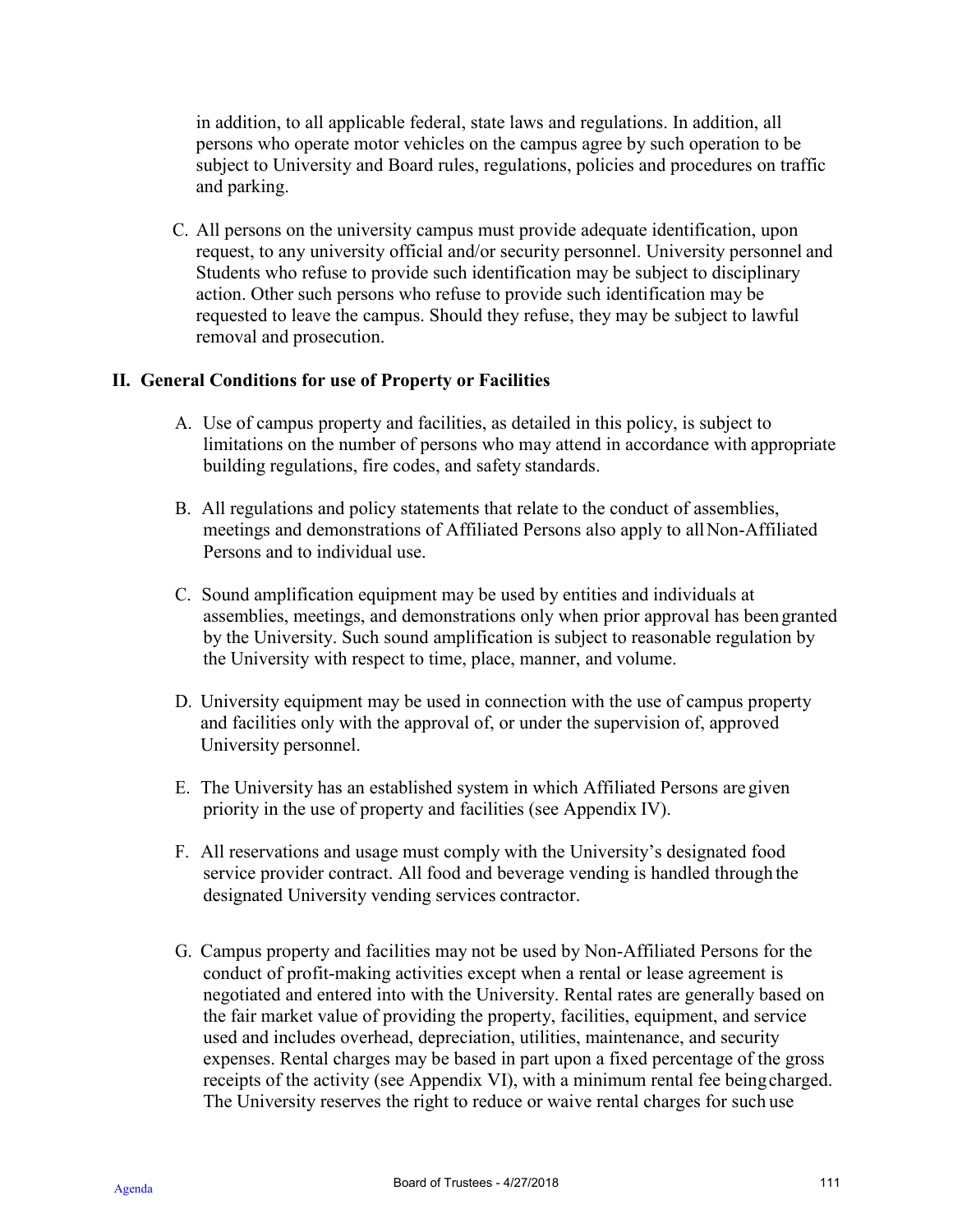depending upon the nature and extent of the proposed use. The University permits short-term rental/lease agreements with both Affiliated Persons and Non-Affiliated Persons for use of campus property and facilities.

- H. Students, faculty, and staff acting independently of an Affiliated Entity mayapply for use of facilities as an Affiliated Person in accordance with these policies and procedures.
- I. All rental agreements between the University and Non-Affiliated Persons will be processed and approved by the designated university officials. Such agreements shall not exceed four (4) months in length and may only be renewed or repeated after review to determine that such use does not conflict with an institutional need for the facility/space.
- J. The University may require Non-Affiliated Persons who use campus property or facilities to provide the following:
	- 1. An adequate bond or other security for damage to the property orfacilities during the period of use.
	- 2. Personal injury and property damage insurance coverage.
	- 3. A performance bond guaranteeing performance of its obligations underthe contract.
	- 4. Other types of insurance in such amounts as may be designated by the institution. The University may waive these requirements of security, performance bond, or insurance coverage at its discretion.
- K. Non-Affiliated Persons and some Affiliated Persons reserving facilities for camps, conferences, or special events will be required to supply proof of liability insurance consistent with this subsection. The sponsoring organization must supply a certificate of liability insurance in the amount of one million dollars (\$1,000,000) (minimum) naming the University as an additional insured party, except to the extent the Tennessee Code Annotated (T.C.A.) specifies a lesser amount as the maximum liability (tort limit). To the extent permitted by law, the University may in its sole discretion require insurance and/or a performance bond, if it determines there may be a concern for personal or public health or safety. Factors used to determine the requirement of insurance and/or a performance bond include, but are not limited to, the nature and use of particular facilities, the age of event participants, and the anticipated event size or attendance for any use of campus property and/or facilities. If insurance and/or a performance bond will be required, appropriate levels of coverage and minimum limits shall be enumerated pursuant to contract. Proof of compliance with this provision may be required in advance of an event. This provision shall be applied and enforced in a content/viewpoint neutral manner.
- L. All users agree, by making application for use of facilities for an activity and by subsequent use after approval by the University, to indemnify the University and hold it harmless from any and all liabilities arising out of such group's, organization's, or individual's use of the property, facilities, equipment, or servicesof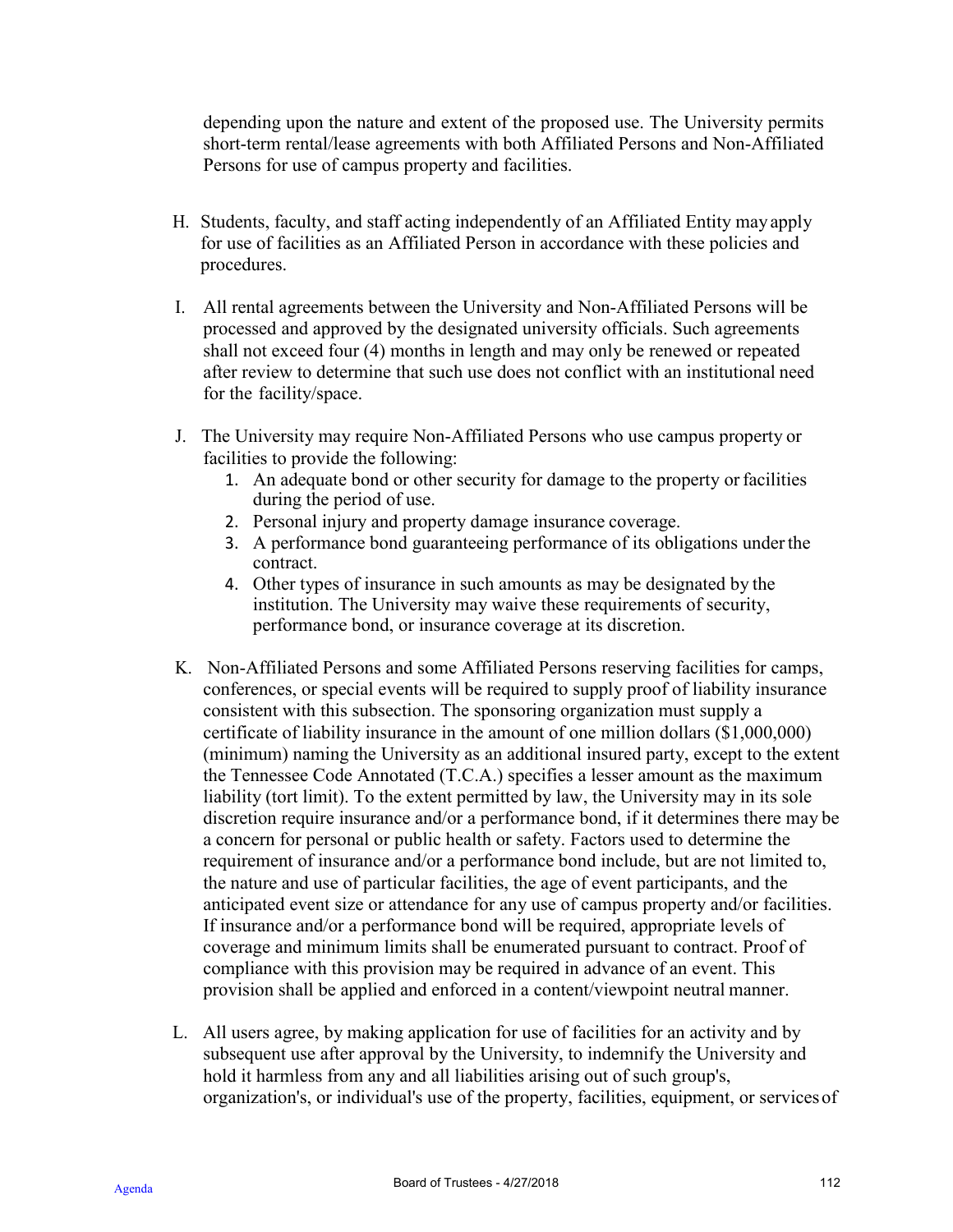the University, including, but not limited to, personal injury, property damage, court costs and attorney's fees.

- M. Affiliated Persons may be assessed the incurred costs of providing the property, facility, equipment, or services required based upon use of campus property or facilities, and on a content viewpoint neutral basis.
- N. Non-Affiliated Persons may have access to facilities or space when sponsored or invited by Affiliated Persons under the following conditions. If an Affiliated Person desires to sponsor an event or activity for a Non-Affiliated Person, the Affiliated Person must:
	- 1. Affirm in writing that the event will be held under the authorization of the Affiliated Person.
	- 2. Agrees that its name and identity will be associated with the event.
	- 3. Accepts responsibility for primary communication of facility needs and campus services.
	- 4. Accepts responsibility to address and resolve problems relating to the event(s) including any damages incurred and liability issues involved.
	- 5. Obtain all necessary campus approvals and authorizations for the events(s).
	- 6. Ensure that university policies and procedures are followed.
	- 7. Ensure that all financial obligations for the event are met.

O. Affiliated Persons inviting Non-Affiliated Persons under this provision may also be assessed the incurred costs of providing the property, facility, equipment, or services required based upon use of campus property or facilities, specifically including location of event, and/or size of event. Any such costs will be assessed on a content/ viewpoint neutral basis.

# **III. Use of Property or Facilities**

- A. Standing meetings of Affiliated Persons may be planned and scheduled for twosemesters (fall & spring) at a time. Special meetings of other Affiliated Persons may be scheduled for not more than four (4) weeks at a time. Annual meetings, established test dates, recurring university events, and other such events may be submitted as a list attached to the required Request for Use of Facilities Form (See Appendix I).
- B. The University has designated Public Speaking Areas that may be used as a space for meetings, rallies, protests, and demonstrations. For safety reasons, the period in which these areas are available is between dawn to dusk but no greater than 7:00 a.m. to 7:00 p.m. daily. Non-Affiliated Persons must reserve spaces for use via submission of an online or hard copy reservation form at least forty-eight (48) hours in advance. Although not required, Affiliated Persons are encouraged to reserve space at least forty-eight (48) hours in advance to ensure space is available. Affiliated Persons must reserve spaces for use via submission of an online or hard copy reservation form at least forty-eight (48) hours in advance for events where perishable food will be served, provided, or distributed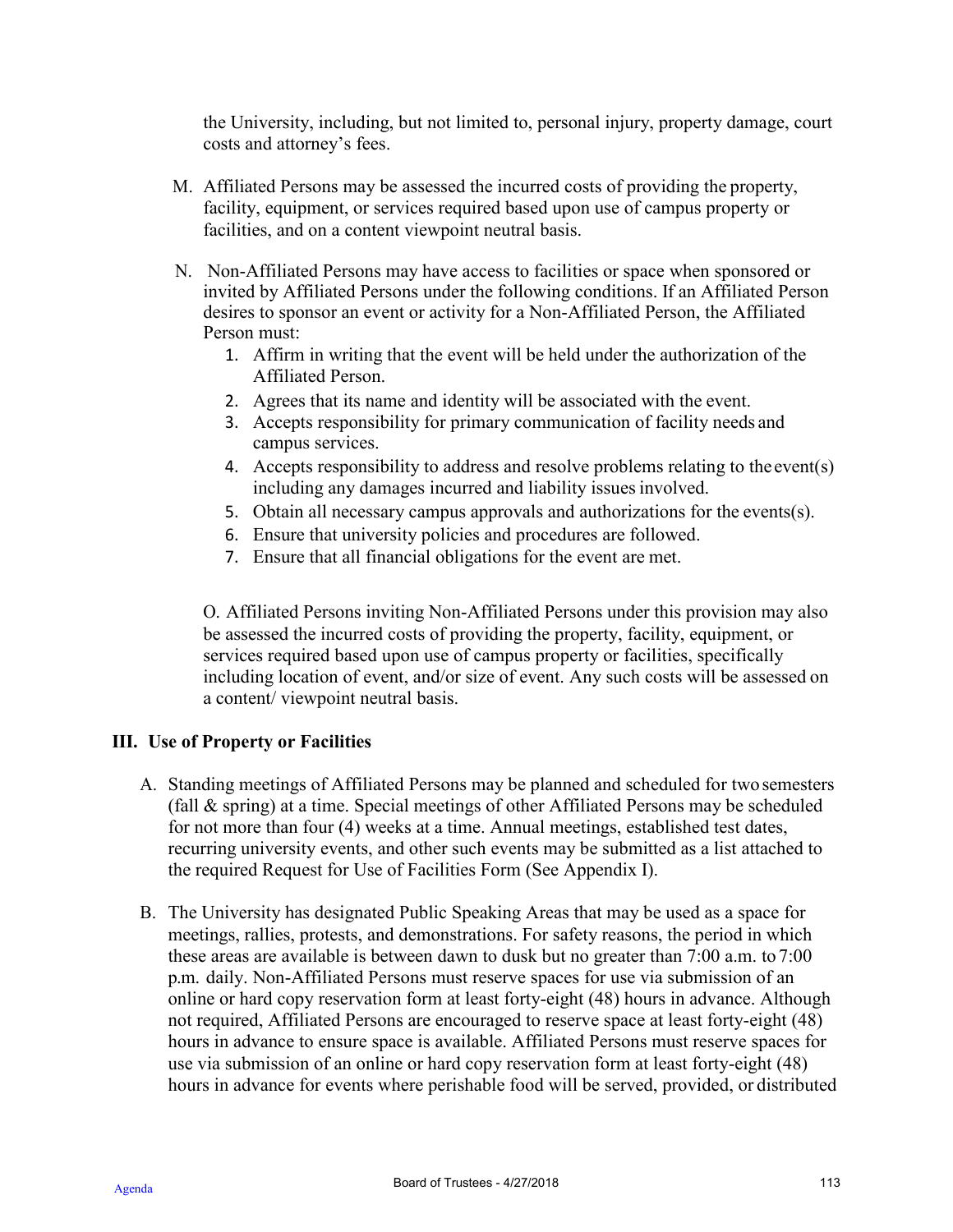(excepting prepared beverages); or will involve particular equipment (e.g., table(s), lights, stage, etc.), utilities (e.g., water, electricity, etc.), or amplified sound. Due to safety concerns, any planned assembly, meeting, demonstration or other activity with a real or an anticipated attendance of 25 of more participants must make a reservation for use of the facility at least five (5) Business Days in advance. If the University reasonably believes that more than five (5) days will be necessary to address logistic and safety concerns, the University may reschedule an event to ensure campus safety.

- 1. The Public Speaking Areas identified for this purpose are:
	- a. Amphitheatre
	- b. The Pedestrian Mall/SGA Pridewalk
	- c. Designated areas within the Sherrod Library Borchuck Plaza, specifically excluding the Sherrod Library steps and the fountain structure
	- d. The Quadrangle/Quad grass area

2. These Public Speaking Areas are available for noncommercial speech or assembly. Affiliated Persons and Non-Affiliated Persons interested in using any of these areas should check with the D.P. Culp University Center to determine space availability and to make a reservation. All uses of the Public Speaking Areas are subject to the requirements of this policy governing the use of facilities on campus.

3. Affiliated Persons and Non-Affiliated Persons may use the Public Speaking Areas up to four (4) times per four (4) week period with no more than two (2) consecutive days of use by Non-Affiliated Persons. The University will consider additional space requests by Affiliated Persons.

4. If ETSU Public Safety determines that barriers are necessary for crowd control purposes, a sectioned off area may be created for the user.

5. In order to ensure no disruption or interference with educational activities in those buildings and classrooms in the vicinity, no sound amplification of any kind is permitted in the Public Speaking Areas, unless written approval has been obtained by the D. P. Culp University Center at least forty-eight (48) hours prior to the event. No amplified sound is allowed during final examination periods.

6. Public speakers and those involved in peaceful assemblies must comply with all applicable laws and all applicable University policies. Individuals who engage in unlawful conduct while participating in or attending such activities or events will be subject to arrest.

7. Public speakers and participants in peaceful assemblies may not infringe upon the rights of others to engage in peaceful assembly or the free exchange of ideas, to use or enjoy university facilities, or to attend universityfunctions. Actions such as the following are unacceptable:

a. Blocking, obstructing, or impeding the passage of a person or vehicle. All activities or events must be conducted in such a manner that campus pedestrian traffic and automobile traffic are not unreasonably impeded and so that members of the university community who are not participating in the activity or event may proceed with their normal activities.

b. Causing bodily harm to a person.

c. Erecting or placing obstructions that result in depriving others of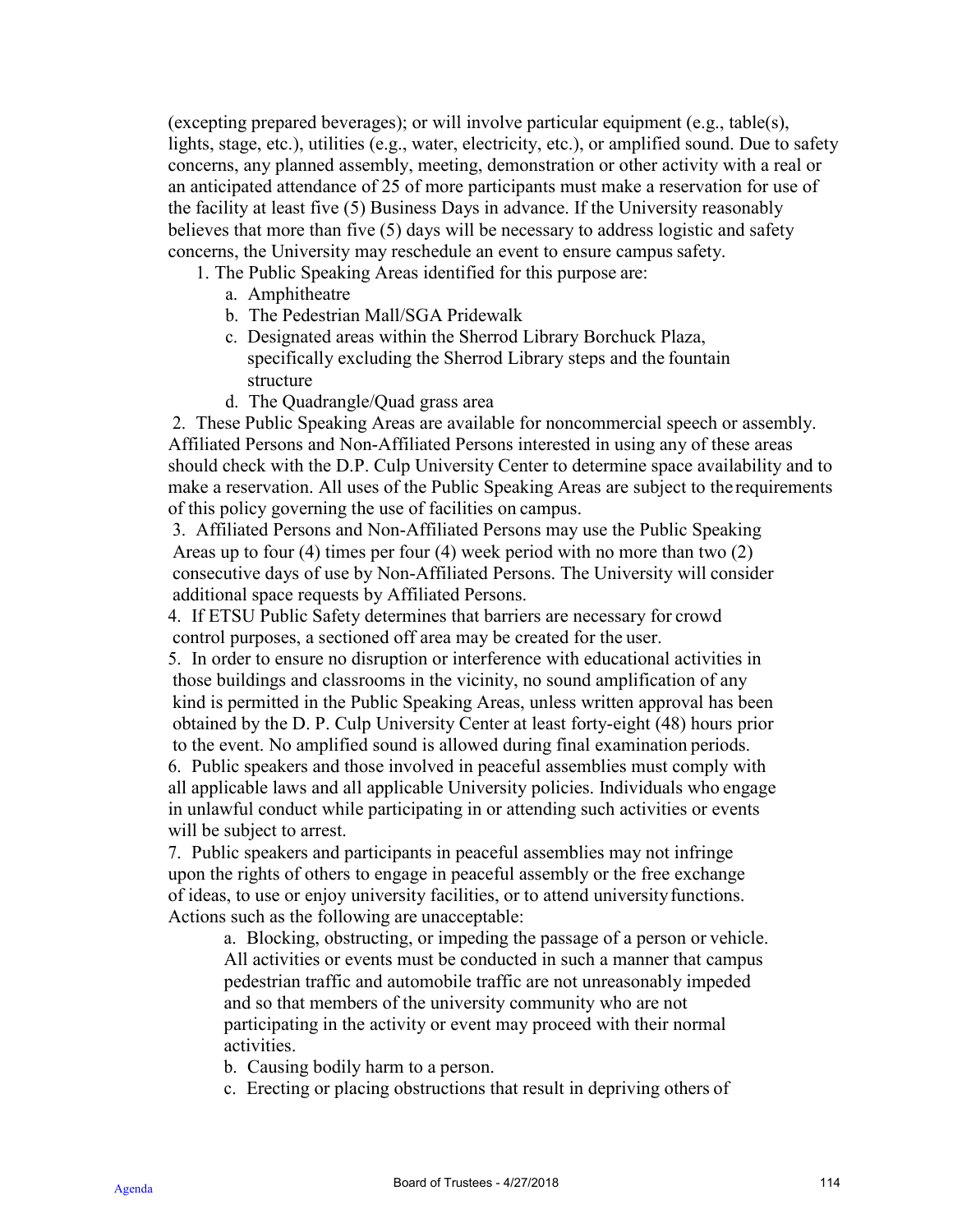their rights.

d. Directly or indirectly preventing a speaker from speaking, even for a brief period of time; or asserting control of a Public Speaking Area for one's own purposes while otherwise in use by participants previously using the space.

e. Actions that constitute harassment as defined in university policy and local, state, and federal law.

8. The following items are prohibited from being used within Public Speaking Areas: illegal weapons, simulated weapons, or improvised weapons as determined by law enforcement officers in their professional judgment; torches; fireworks; explosive devices; incendiary devices; artificial noise-making devices (unless consistent with the sound amplification policy); laser pointers; and masks.

### C. Reservations Procedures:

Any Affiliated Person desiring to use campus property or facilities at any time and/or location other than those designated Public Speaking Areas above, and all Non-Affiliated Persons desiring to reserve campus property or facilities may submit a written Request for Use of Facilities Form for the proposed activity at least five (5) Business Days in advance (excluding weekends and holidays) to the Facilities Reservationist in the D. P. Culp University Center or other designated individuals. Applications shall be submitted on the established Request for Use of Facilities Form (see Appendix I). An Affiliated Person or Non-Affiliated Person may be required to enter into an ETSU Rental Agreement (see Appendix II). The Vice President for Student Affairs or designee may approve applications for registration filed less than five (5) working days, twenty (20) days in the case of a speaker paid from institutional or school funds, before the event, if it is determined that the use of property requested can be reasonably accommodated and that adequate cause exists for late filing of the application for registration. Approval of late applications shall be within the sole discretion of the Vice President of Student Affairs or designee. The decision of such official will be final. ..............

- 1. Any group, organization or individual which makes an advance request for use of facilities must submit the required Request for Use of Facilities Form at the earliest possible date, but in no instance less than five (5) Business Days prior to the proposed event date.
- 2. Any group, organization or individual, which has submitted a Request for Use of Facilities Form and has received approval for the proposed use is responsible for:
	- a. Honoring the reservation, and
	- b. Providing timely notice of cancellation by email to the reservationist no less than four (4) Business Days prior to the event.
- 3. The Director of the facility has the right to assess the followingsanctions for failure to notify:
	- a. The assessment of a room rental fee for the first offense of a related policy violation during an academic term, and
	- b. The assessment of a room rental fee and loss of the privilege of using university facilities for one (1) school term for the second occurrence.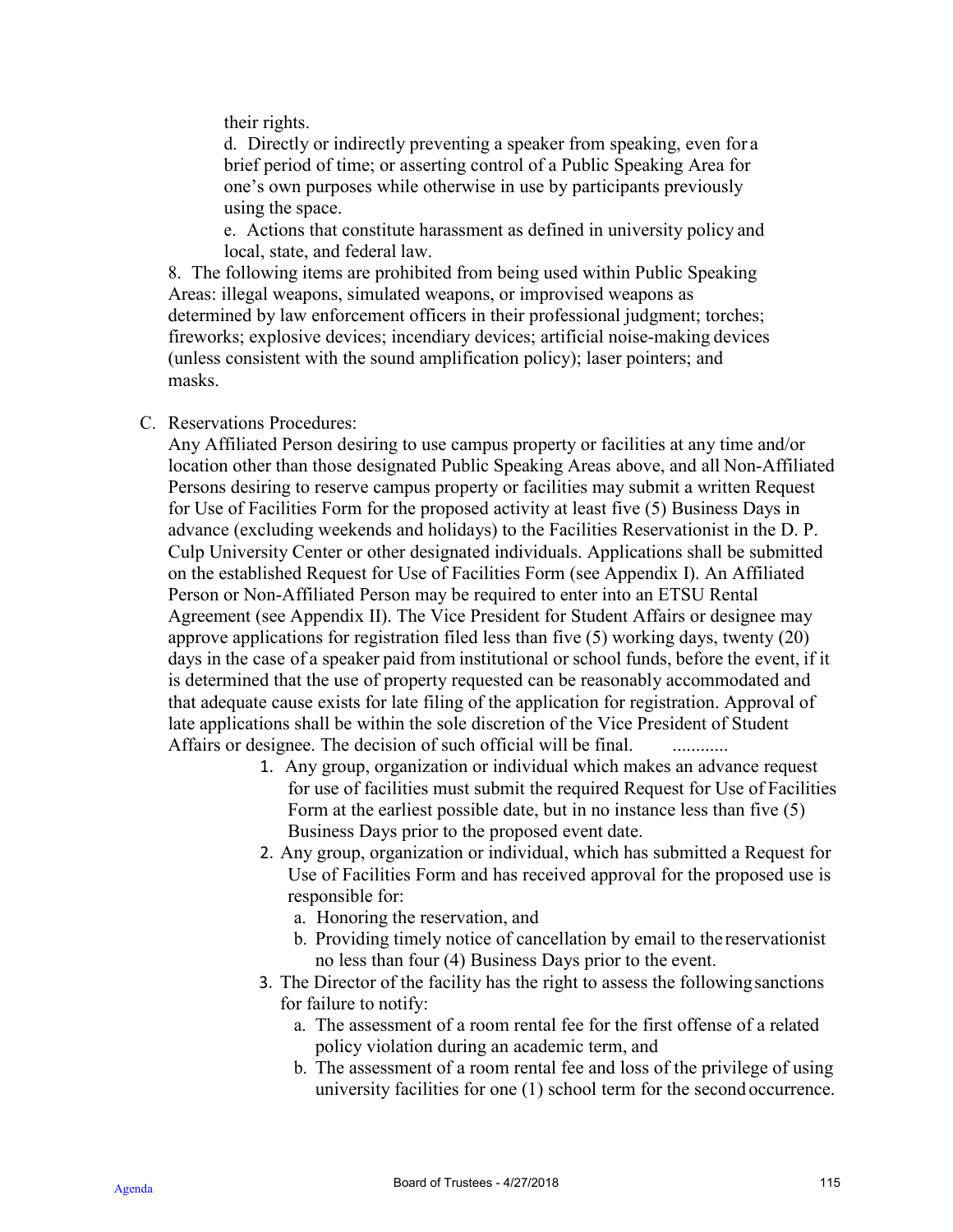- 4. Additionally, any expenses incurred by the University or its contractors will be charged to the group, organization, or individual if the established four (4) Business Days cancellation deadline is not met.
- 5. Any Request for Use of Facilities Form filed at a later time may be approved upon determination by the appropriate university official that the use requested can be reasonably accommodated and that adequate causeexists for late filing of the application. Approval of late requests shall be at the discretion of the President of the University or his/her designee (usually the director of the area being requested). The decision of such official isfinal.
- 6. In the event two or more Request for Use of Facilities Forms are submitted for use of the same facility in the same time frame, attempts will be made to honor both requests by the use of alternate facilities or by the mutual agreement to change the date or time of one of the facility requests. If no arrangements can be made to accommodate the multiple requests, then the requests shall be evaluated and honored in accordance with the established Priority for Facilities Use policy (see Appendix V). Once a Request for Use of Facilities Form has been approved and confirmed, requests for the same date and facility will not be approved.
- 7. University property may not be taken off campus except for instructional equipment used for instructional purposes or athletic events and in the possession and care of (or under the supervision of) a university employee.Any exception to this policy must be approved in advance by the University Comptroller.
- 8. Any attempt to hold an assembly, meeting, demonstration or other activityin non-compliance with this policy are subject to the following:
	- a. May be asked to leave the campus
	- b. May be subject to citation and/or arrest
	- c. Members of the campus community who fail to comply may additionally be referred to Student Affairs (Students) or Human Resources (faculty and staff) for disciplinary action.
- D. An assembly, meeting, demonstration or other activity will be authorized or permitted within any of the designated Public Speaking Areas by current students, faculty, and staff without reservation if the space is available and not otherwise reserved or in use, and in compliance with event policy (e.g., food, equipment, utilities, and amplified sound). All other properties require a Request for Use of Facilities Form be completed in advance. A Request for Use of Facilities Formmay be denied when any of the following occur:
	- 1. The area or space has been previously reserved by another entity.
	- 2. A determination is made by the appropriate official that the requested use would cause a disruption or interference with the normal activities of the institution being conducted in the course of its lawful mission, processes and functions.
	- 3. A determination is made that the requested use would be contrary to federal, state or local law or regulation, policies of the Board of Trustees, or the policies of the University.
	- 4. The applicant or sponsor of the activity has not provided accurate or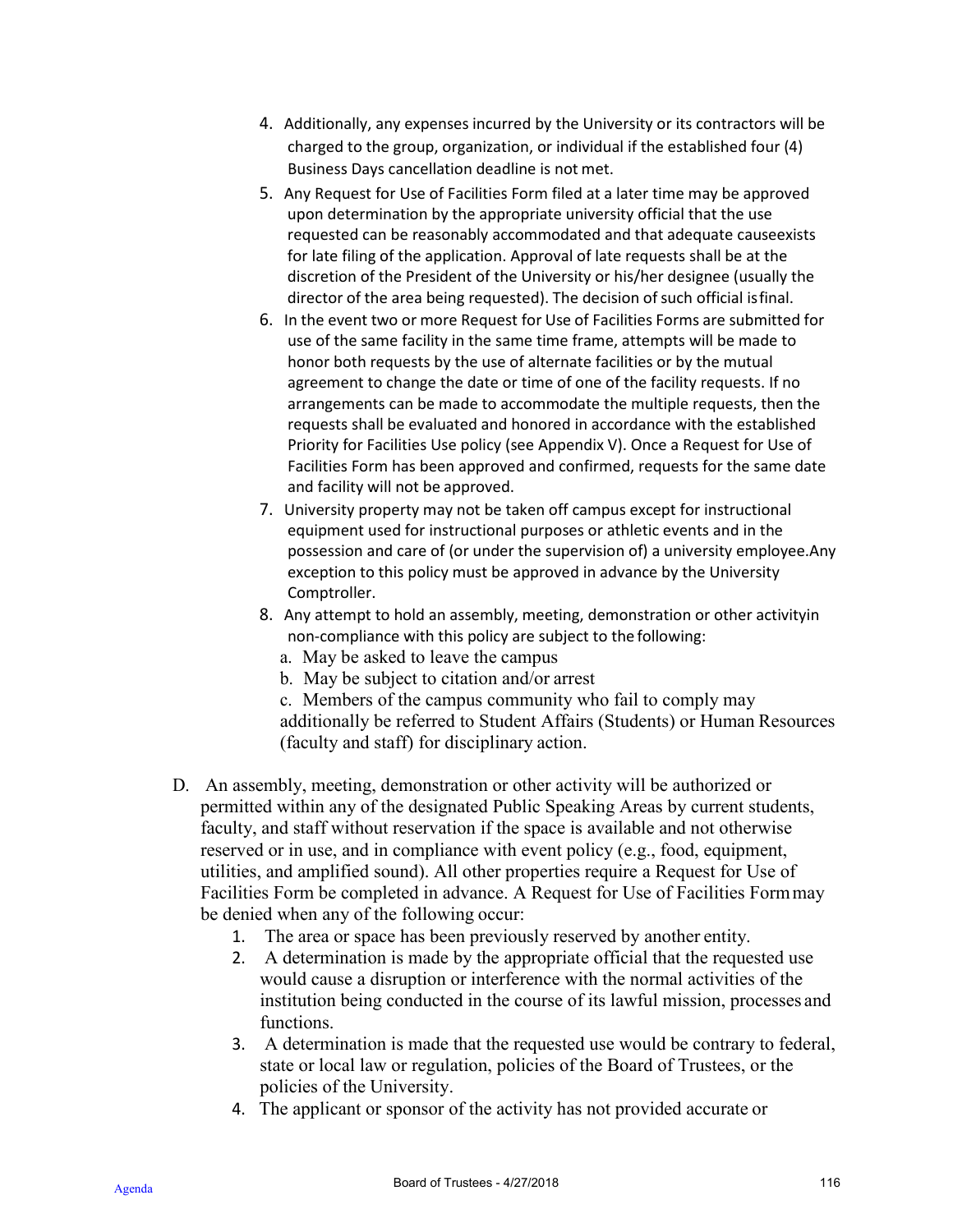complete information on the Request for Use of Facilities.

- 5. The applicant or sponsor of the activity has been responsible for violations of this policy during a previously registered use of campus property, facilities, or equipment or has violated any conditions or assurances specified in a previous usage agreement.
- 6. Use of the property or facilities requested would be impossible due to set-up time and/or take-down time required for other previously scheduled activities at the requested location before and/or after the requested use, or due to other extenuating circumstances.
- 7. Attendant services (audio/visual, telecommunications equipment, food service, public safety, etc.) which are required for the event are not available due to lack of sufficient equipment and/or personnel.
- 8. The activity is of such nature and/or duration that it cannot reasonably be accommodated in the particular area for which application is made. In such event, clarification of event description will be sought and an alternate oncampus site, if available pursuant to these polices, shall be proposed by the University.
- 9. The activity presents a clear and present danger for physical harm, coercion, intimidation, or other invasion of lawful rights of the institution's officials, faculty members, or Students, the damage or destruction, or seizure and subversion, of the institution's or school's buildings, other property, or for other campus disorder of a violent or destructive nature. In determining the existence of a clear and present danger, the responsible official may consider all relevant factors.
- 10. The activity conflicts or would conflict with existing contractual obligations of the University.
- 11. The facility or area requested has not been designated as available for the activity indicated.
- 12. The anticipated size or attendance for the event will exceed building/fire codes, established safety standards, and/or the physical or other limitations for the facility or area requested.
- 13. None of the rules or regulations in this policy are meant to infringe upon any student rights or responsibilities outlined in Board of Trustee's Policy.
- E. Any group, organization or individual whose timely Request for Use of Facilities Form is denied shall have the right to appeal that denial to the Vice President for Student Affairs or his/her designee. Notice of the appeal shall be made in writing during normal business hours of the University no later than five (5) Business Days (excluding weekends and holidays) prior to the time of the proposed event. The decision shall be made at least four (4) days before the date of the event. Written notice of disapproval of the proposed use shall include the grounds for disapproval. Any denial of a request will be based solely on factors related to reasonable regulations in light of the University's mission and the nature of the facility or property requested and rendered in a content/viewpoint neutral manner. Noticeswill be delivered as expediently as possible, preferably via electronic means. It is the responsibility of the applicant to obtain written notice of approval/denial.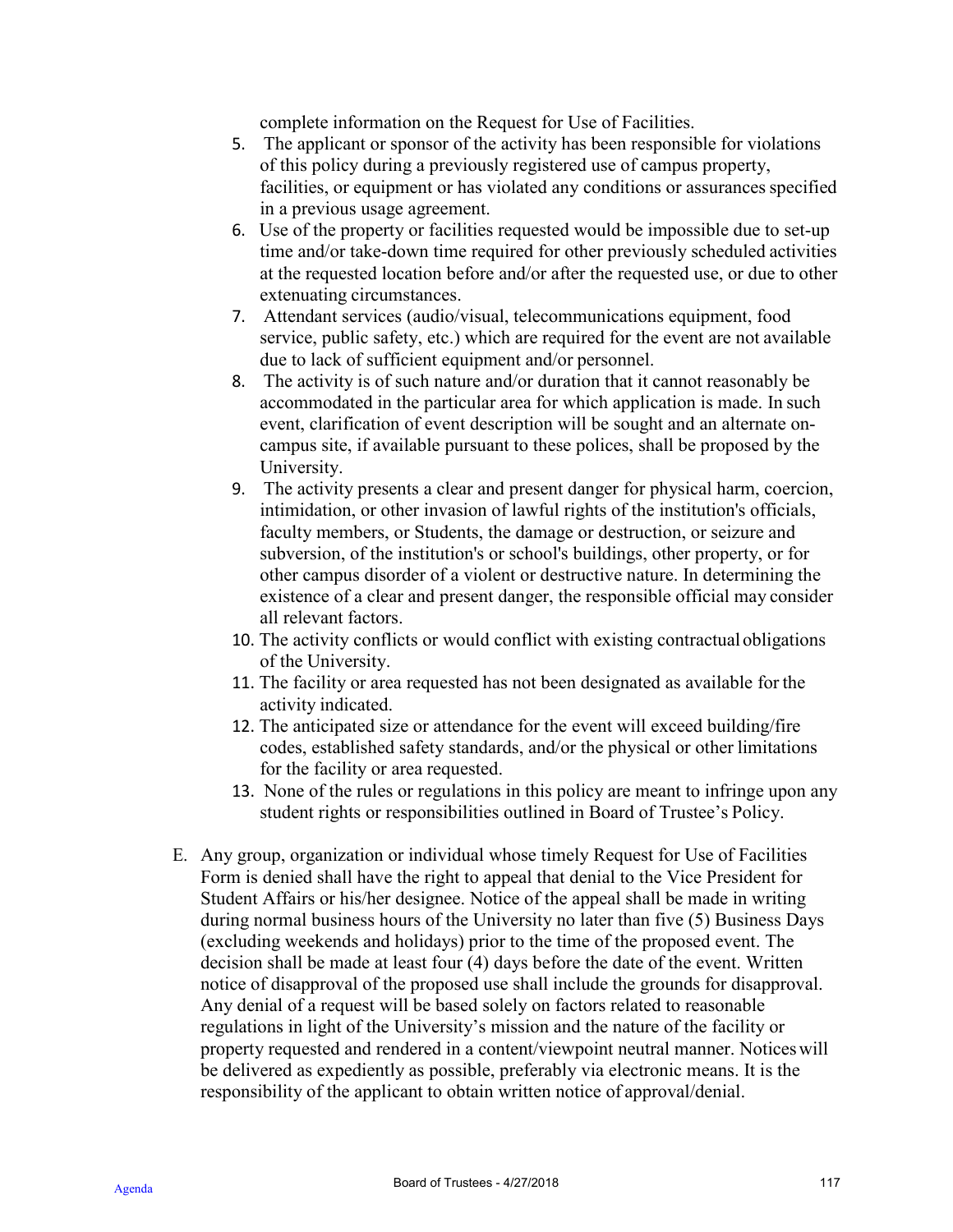### **IV. Particular Uses**

A. Campus Guest Speakers

In order to properly process institutional payment, where an application for use of facilities involves an outside speaker who is to be paid a total of fee and/or expenses in excess of \$2,500.00 from institutional funds, the request must be submitted at least (20) Business Days prior to the date of the proposed speaking engagement and processed in the normal procurement process. Student Organizations must work with the Student Organization Resource Center (SORC) for contract processing.

- B. Solicitation/Commercial Literature Distribution or Sale
	- 1. Except where otherwise permitted by this provision, Solicitation for commercial purposes is prohibited on all property owned or used by the University. Solicitations by the institution and Solicitations by contracted vendors are permissible. Activities or events engaged in by affiliated entities, or individuals for the purpose of raising funds to meet expenses of the group, organization or individual would not be considered Solicitation. The funds that are raised by such activities or events shall be used for the benefit of the group, organization or individual, or for a charity. No funds shall be distributed to an Affiliated Person's officers or members, or any other individual for personal profit or use. For purposes of this provision the following activities are not prohibited:
		- a. Advertising, as permitted by this policy.
		- b. Sale or distribution of commercial literature as permitted bythis policy.
		- c. Conversations or communications between a residence hall or university apartment Student and a properly admitted guest notwithstanding the commercial content of the conversation or communication. Other hall or apartment residents may not be solicited for the purposes of selling a product or service or enrolling the individual in a contest, program or other commercial venture.
	- 2. Solicitation and fund raising activities, other than for purely commercial purposes, may be conducted on university property by affiliated entities or individuals; charitable organizations sponsored by the University the State of Tennessee, or Non-Affiliated Persons subject to the specified registration and reservation requirements and procedures of this policy. Affiliated Persons may reserve facilities for two fund raising activities per semester with the exception of charitable activities. A single activity is defined to mean a maximum period of five (5) days per semester. Only two (2) fund raising activities involving food items may be scheduled each semester. This includes activities for organizational fund raising as well as for charitable purposes. Affiliated Persons desiring to solicit funds must obtain guidelines from the Student Organization Resource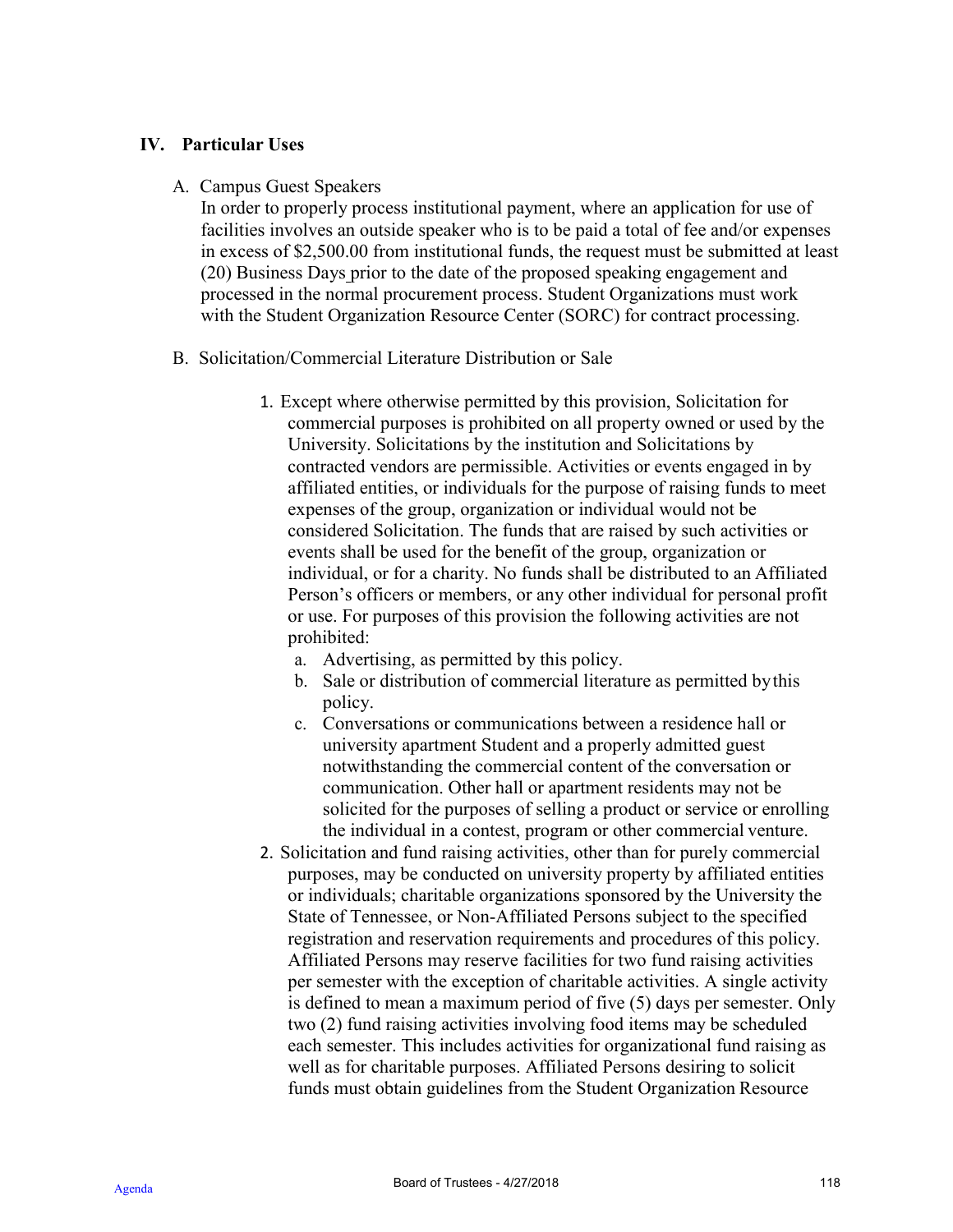Center (SORC) and then submit a form for the proposed campus solicitation location.

- 3. No Solicitation of charitable funds will be permitted unless the Affiliated Person provides evidence to the University, if requested*,* demonstrating that the proposed activity is in accordance with or exempt from the provisions of the Tennessee Code Annotated (E.g., T.C.A. Sections 48-3-501 through 48-3-518).
- 4. Solicitation in connection with the distribution of literature is subject to the provisions of this policy.
- 5. Solicitation of dues and/or membership in an organization is permissible only by officially registered student organizations of the University.
- 6. Solicitations will be permitted only in those areas designated by the University pursuant to the conditions of this policy. Applications for registration of a solicitation may be denied for any of the reasons outlined within this policy and persons engaged in solicitation shall comply with the provisions of this policy.
- 7. No funds solicited on campus property shall benefit any individual unless contributions are requested for the relief of an individual specified by name at the time of the Solicitation; and all funds contributed are turned over to the named beneficiary for his or her use without any deductions whatsoever.
- 8. The University may require any group, organization or individual to document the use, application or disposition of funds solicited on campus property.
- 9. Any Solicitation/Commercial Distribution or Sale must comply with Board of Trustee Policy and must not:
	- a. Have illegal aims and goals;
	- b. Propose activities which would violate regulations of the Board of Trustees or the institution, or federal or state laws and regulations, or materially and substantially disrupt the work and discipline of the institution; or
	- c. Advocate incitement of imminent lawless action that is likely to produce such action.
	- d. Furthermore, public displays which an average person applying contemporary community standards would find,
		- i. Taken as a whole, appeals to the prurient interest,
		- ii. Depicts or describes sexual conduct in a patently offensive way, and
		- iii. Taken as a whole, lacks serious literary, artistic, political or scientific value are prohibited.
- 10. No person, whether distributor or recipient of literature, shall cause any litter to occur on the campus of the University, and literature shall only be discarded in trash receptacles. The cost of any special clean-up resulting from literature distribution may be assessed to the distributing group or individual.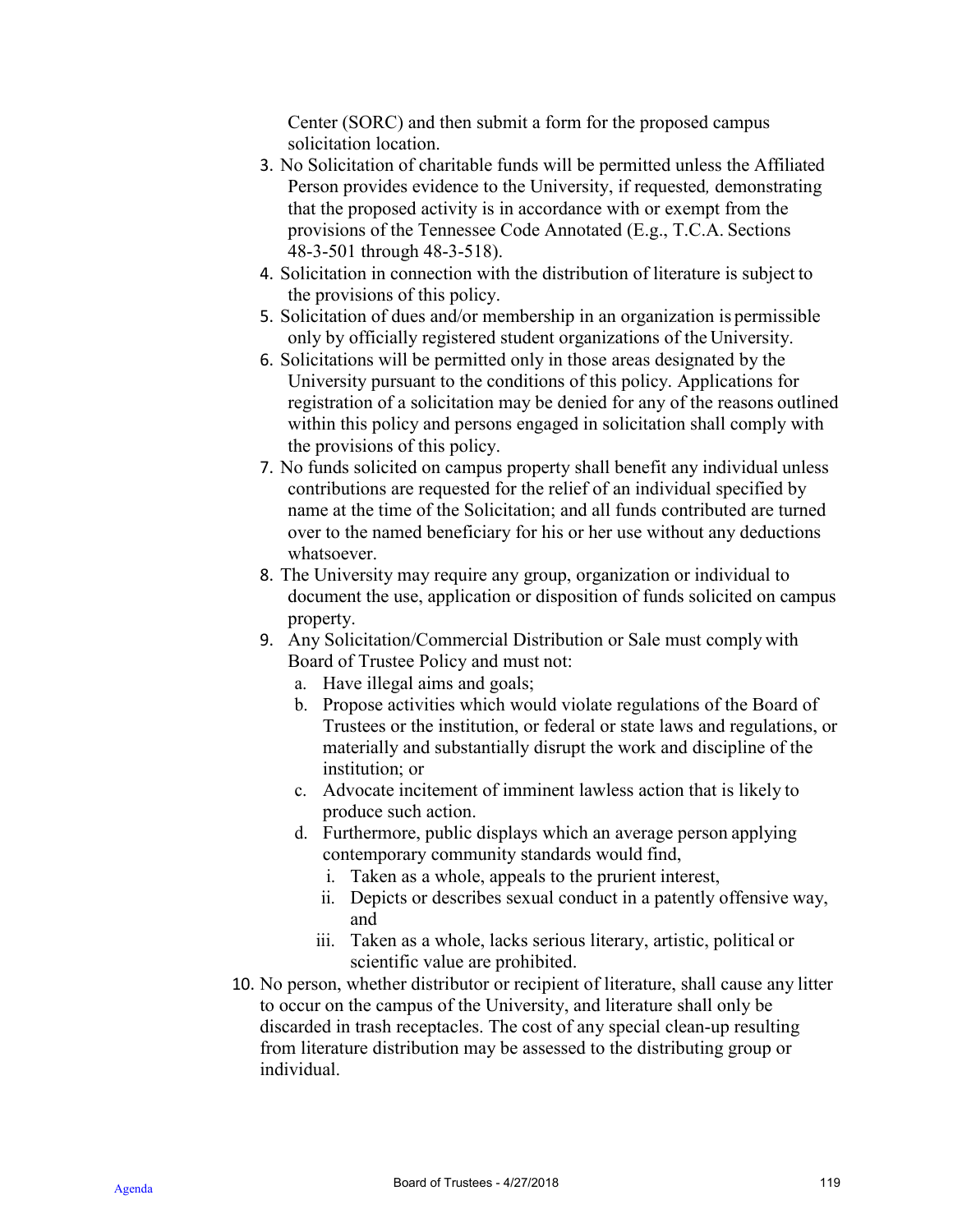- 11. Persons engaged in the sale or distribution of printed matter shall not obstruct or impede pedestrians or vehicles, harass other persons with physical contact or persistent demands, misrepresent the purposes or affiliations of those engaged in the sale or distribution, or fail to specify whether there is a cost or donation associated with the printed material.
- 12. No literature or other promotional literature shall be placed on cars, car windshields, street signs, building signs, trees, or other external surfaces not specifically designated to accommodate the posting of literature.
- 13. The University has the right to terminate the distribution or sale of literature by any group, organization or individual that violates any provision of this policy.

# C. Advertising

- 1. No advertising signs, posters, or other material may be placed on or in campus property or facilities by any Non-Affiliated Persons except as otherwise permitted by this policy. The University, at its discretion, may permit non-commercial advertising of programs, events and activities by non-affiliated, non-profit groups in locations on campus. Affiliated Persons may also place advertising materials in designated locations.
- 2. The purchase of advertisements by Non-Affiliated Persons in university publications is permitted.
- 3. Limited advertising by Non-Affiliated Persons may be permitted when incidental to a donation of property or services to the institution and pursuant to a contract with the institution.
- 4. Any Advertising must comply with Board of Trustee Policy and must not:
	- a. Have illegal aims and goals;
	- b. Propose activities which would violate regulations of the Board of Trustees or the institution, or federal or state laws and regulations, or materially and substantially disrupt the work and discipline of the institution; or
	- c. Advocate incitement of imminent lawless action that is likely to produce such action.
	- d. Furthermore, public displays which an average person applying contemporary community standards would find,
		- i. Taken as a whole, appeals to the prurient interest,
		- ii. Depicts or describes sexual conduct in a patently offensive way, and
		- iii. Taken as a whole, lacks serious literary, artistic, political or scientific value are prohibited.
- D. Bulletin Boards
	- 1. The use of campus bulletin boards is limited to Affiliated Persons, and to official use by the University. Use of bulletin boards by Non-Affiliated Persons may be approved in bulletin board policies established for specific buildings.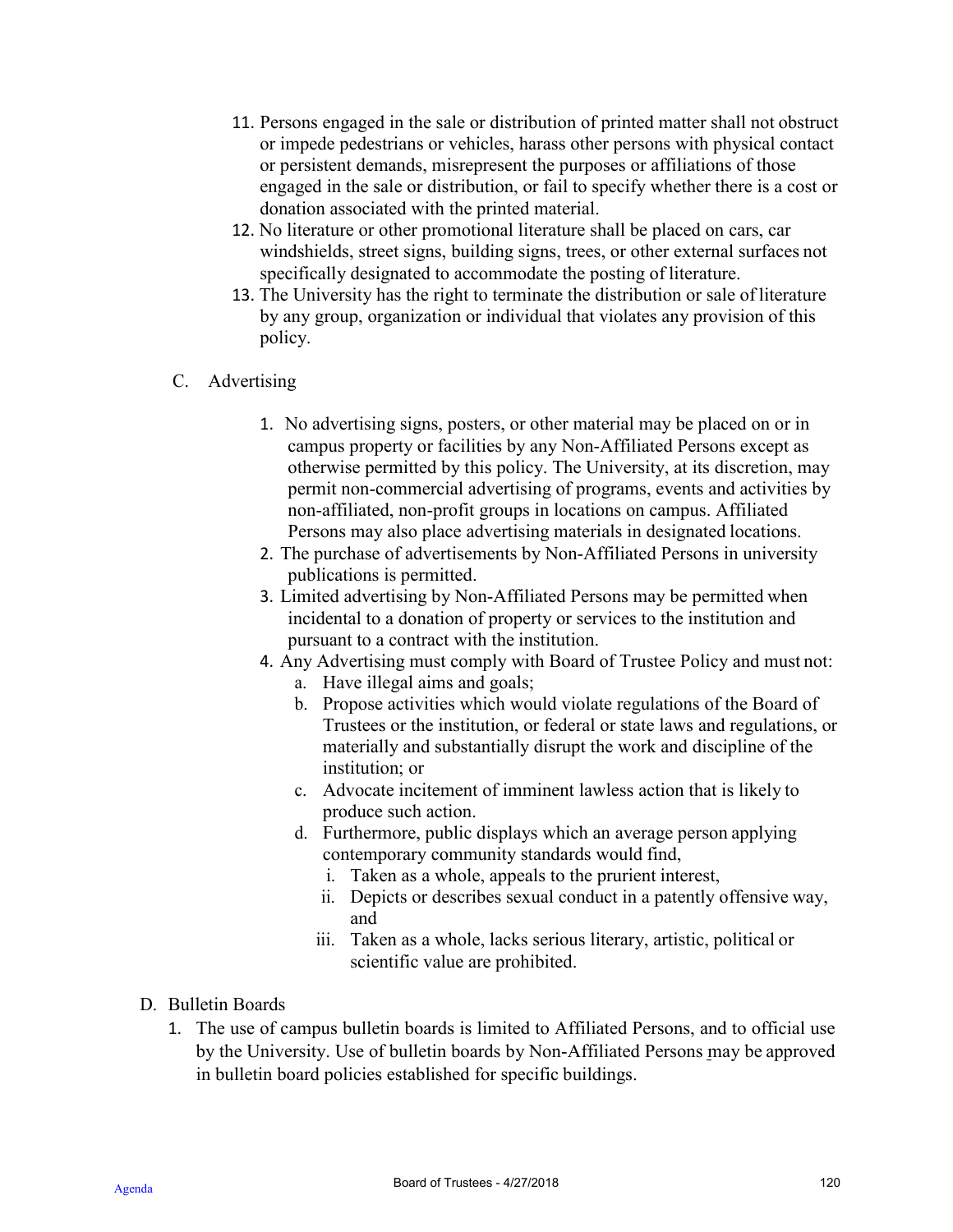- 2. Bulletin boards may be designated for use by specific entities, or individuals, such as faculty, Students, or student organizations. Those entities, or individuals authorized to use a bulletin board, the types of materials, which may be posted on a board, the maximum size, and duration of any notice, and any other special conditions will be posted on each board, and will control the use of the board.
- 3. The University generally requires prior approval for the use of any bulletin boards on campus. Use of a board may be denied on the basis of one or more of the following:
	- a.The person or group is not authorized to use the board in question;
	- b. The material is not the type authorized for the board in question, or fails to meet special conditions as posted on the board;
	- c.There is insufficient space available for the material on the board in question due to the previous posting of other materials.
	- d. Any postings must comply with Board of Trustee Policy and must not: i. Have illegal aims and goals;
		- ii. Propose activities which would violate regulations of the Board of Trustees or the institution, or federal or state laws and regulations, or materially and substantially disrupt the work and discipline of the institution; or
		- iii. Advocate incitement of imminent lawless action that is likely to produce such action.
		- iv. Furthermore, public displays which an average person applying contemporary community standards would find,
			- 1. Taken as a whole, appeals to the prurient interest,
			- 2. Depicts or describes sexual conduct in a patently offensive way, and
			- 3. Taken as a whole, lacks serious literary, artistic, political or scientific value are prohibited.
	- 4. The D. P. Culp University Center has a comprehensive policy dealingwith display cases, banner areas, campus video bulletin boards and campus marquees as administered by the Student Organization Resource Center. Policies dealing with bulletin boards are administered by and may be obtained from the D. P. Culp University Center office.
	- 5. The Building Coordinator in each building or his/her designee will be the individual responsible for the implementation and interpretation of building policies relating to the use of bulletin boards in that building subject to and in compliance with this policy.

# **V. Food Vendors On Campus**

- A. Permission for outside food vendor sales on campus must comply with the University Food Service Contract. As the office responsible for administering the food service contract, the University Center will enforce these policies in conjunction with the space reservations process.
- B. Space must be reserved in accordance with the Policy on Use of Campus Property and Facilities in order to host outside food vendors on campus. When the sale offood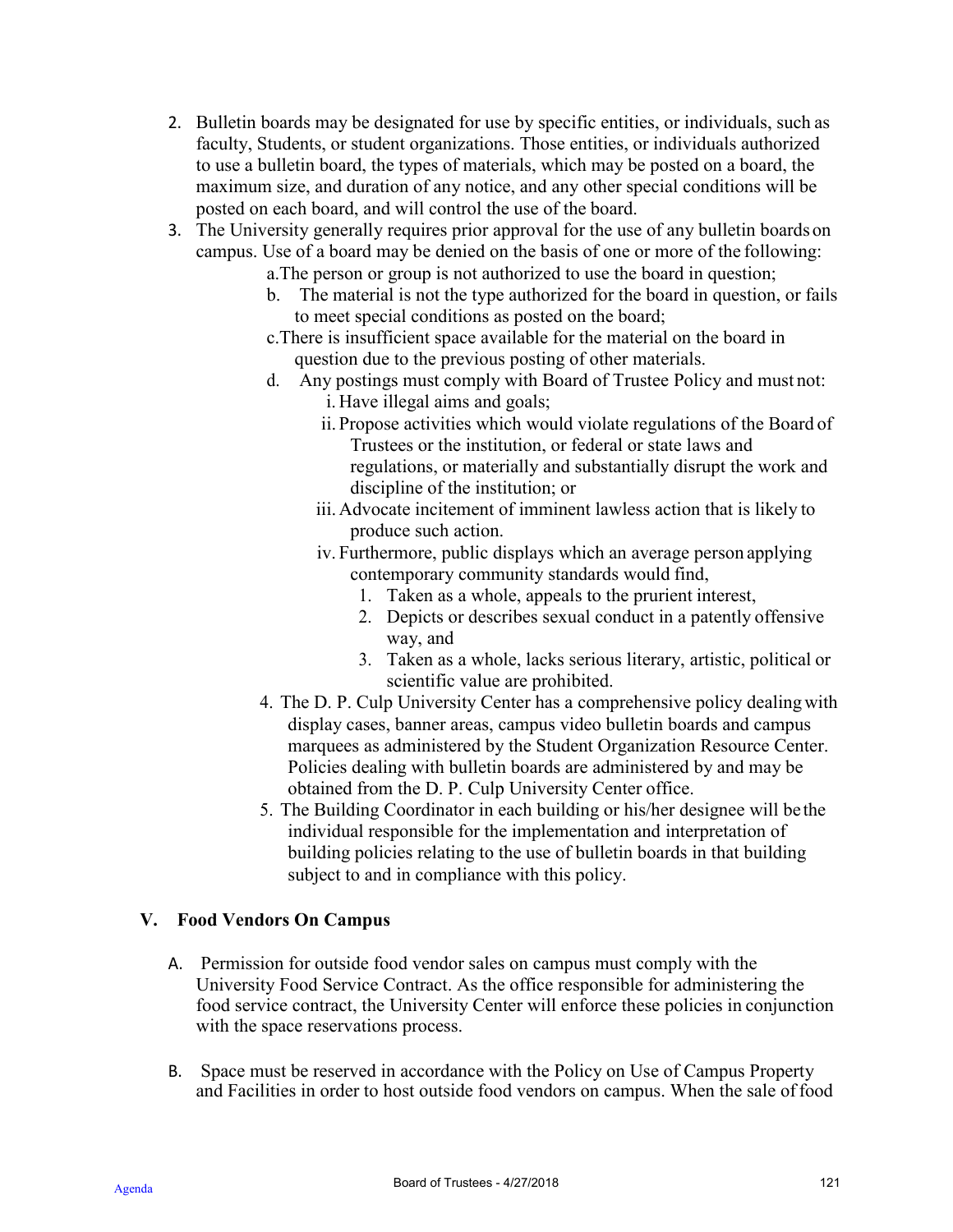items is indicated in a reservation, the Food Vendor Host group will be required to supply the reservationist with the necessary proofs of insurance, business license and health inspection, and signed vendor statement before the reservation can be approved/confirmed.

- 1. Event reservations that include hosting food vendors on campus must be made by an Affiliated Entities or a department of the University. Non-Affiliated Entities may not serve as a Food Vendor Host or directly reserve space for sale of food items on campus.
- 2. A representative of the Food Vendor Host must be present/remain with the visiting food vendor at all times during the event in order to address any arising needs or concerns of the vendor or University officials. Food vendors may be present and operational for the duration of the event time listed on reservations only.
- 3. All food vendors invited to campus shall be required to provide the following documentation:
	- a. Proof of insurance,
	- b. Copy of most recent health inspection with passing grade,
	- c. Copy of current license to do business in Johnson City, TN, and
	- d. A signed Vendor Statement of Responsibility and University/Hosting Organization Release.
- 4. It is the responsibility of the Food Vendor Host to collect the required documentation listed above and follow through on ensuring that vendors have what they need to operate (in terms of power, space, garbage disposal, etc.) and adhere to the guidelines regarding space use, disposal of garbage, parking, noise, etc. throughout the duration of the hosted event.
- 5. All vendors may be subject to inspection by the Reservations Office, Student Activities Office, Campus Police, or the ETSU Health and Safety Officer. Any vendor found to be in violation of campus policies may be required to leave at any time. In addition, the Food Vendor Host will be empowered to request a food vendor to leave at their discretion. If/when representatives of the Food Vendor Host are no longer available to accompany the vendor, the vendor must exit campus.
- 6. Food Trucks may set up in areas approved through the Renovation/Space Utilization Request process only. As of June 2017, the locations approved for Food Trucks include the Pride Walk/Pedestrian Mall (leaving the lane closest to Carter Hall unobstructed in order to allow for University and Emergency Vehicles) and lot 22A on the main campus. To gain approval for any space not previously designated for this use, Food Vendor Host must complete the space utilization approval process found at

[https://www.etsu.edu/facilities/documents/space\\_use\\_request\\_formrev08\\_06\\_201](https://www.etsu.edu/facilities/documents/space_use_request_formrev08_06_2015.pdf)\_ [5.pdf.](https://www.etsu.edu/facilities/documents/space_use_request_formrev08_06_2015.pdf)

# **VI. Miscellaneous**

A. Sanctions for violations of institutional policies regarding permissible use of campus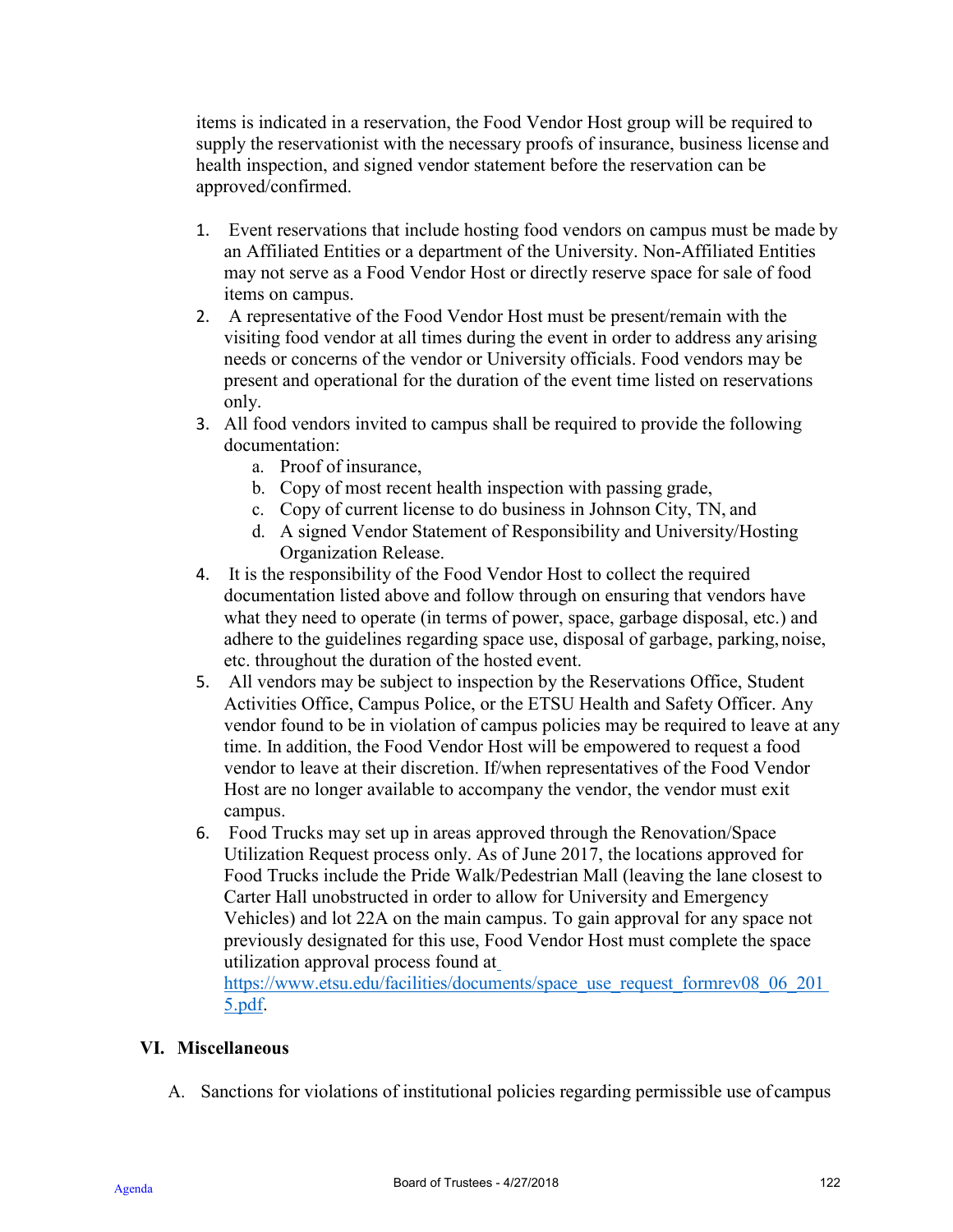property and facilities for activities, events, meetings, protests, and demonstrations shall be consistent with those listed in East Tennessee State University's Student Disciplinary Rules and/or those specified in building specific use policies.

B. Use of campus facilities must be consistent with and compliant with the Non-Student Minors Policy.

Authority: (T.C.A. Sections 48-3-501 through 48-3-518)

#### **Definitions**

- A. Business Day a regular day of operations for the University, normally Monday thru Friday8:00 a.m. - 4:30 p.m. excluding University observed holidays or closures.
- B. Affiliated Entity(ies) an officially registered student group or student organization or a department of the University.
- C. Affiliated Individual(s) any person or persons with a formal relationship with the institution, including the institution's current Students, faculty, staff, and Board of Trustee members; collectively, with Affiliated Entity(ies), "Affiliated Persons."
- D. Food Vendor Host any affiliated organization or university department reserving space on campus to host an event involving outside food vendors.
- E. Invited Guest a person invited by a Student, institutional official, or employee ofthe university to visit the campus at a specific time and place.
- F. Non-Affiliated Person(s) any group, person, or organization which is not an Affiliated Entity or Individual. This includes both for-profit and non-profit groups as well as federal, state, and local government organizations.
- G. Normal Educational Activities activities that occur outside of the classroom to enhance and continue student learning and project completion. They include, but are not limited to: small group study sessions (whether organized by Students, tutors, supplemental instructors or teachers), review sessions, open labs, student-teacher conferences and Students working together on class projects.
- H. Public Speaking Area designated areas (limited public forums) that may be used as space for meetings, rallies, protests, and demonstrations.
- I. Request for Use of Campus Facilities the standard form used to request facility usage and related services.
- J. Reservable Areas buildings or areas available for use by Non-Affiliated Persons. Generally, ETSU facilities are not open public forum areas. Additional spaces beyond those listed below may be available for reservation on the campus subject to availability. Such spaces can be identified by making inquiry to the D.P. Culp UniversityCenter: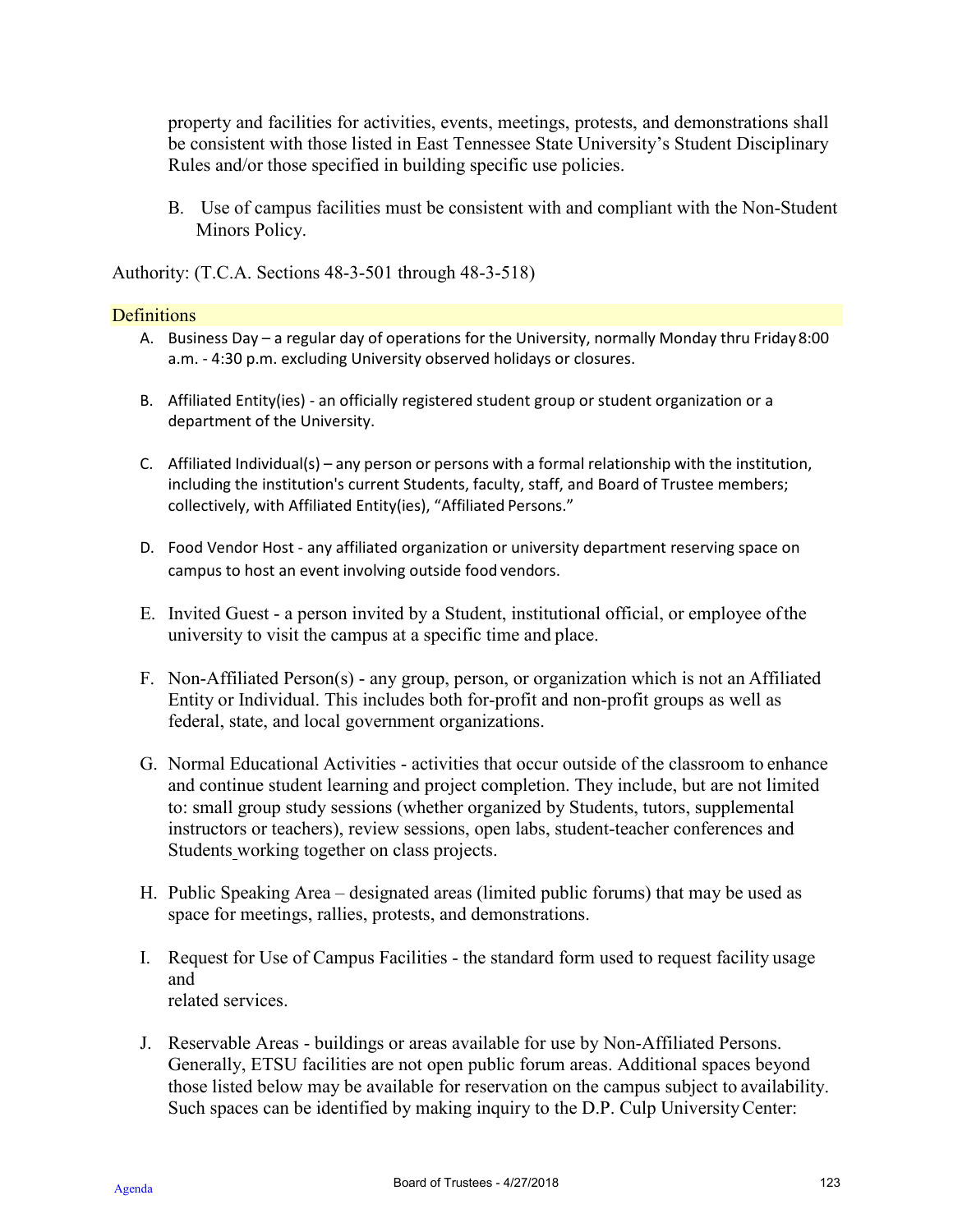|                                                        | 1. Student Service Facilities<br>D. P. Culp University Center<br>Basler Center for Physical Activity |                                                                       |  |
|--------------------------------------------------------|------------------------------------------------------------------------------------------------------|-----------------------------------------------------------------------|--|
|                                                        | 2. Academic Facilities – Extremely Limited Availability                                              |                                                                       |  |
|                                                        | Ball Hall                                                                                            | D.M. Brown Hall                                                       |  |
|                                                        | Gilbreath Hall Hutcheson Hall                                                                        |                                                                       |  |
|                                                        | Mathes Hall<br>Nicks Hall                                                                            |                                                                       |  |
|                                                        | Rogers-Stout Hall Warf-Pickel Hall                                                                   |                                                                       |  |
|                                                        | Wilson-Wallis Hall<br>Sherrod Library                                                                |                                                                       |  |
|                                                        | Alexander Hall                                                                                       |                                                                       |  |
|                                                        | 3. Athletic Facilities – Extremely Limited Availability                                              |                                                                       |  |
|                                                        | Memorial Hall/Brooks Gym                                                                             | MSHA Athletics Center (Mini-Dome)                                     |  |
|                                                        | Betty Basler Softball Field                                                                          | William B. Greene Jr. Football Stadium                                |  |
|                                                        | Summers-Taylor Soccer Complex                                                                        | Thomas Baseball Stadium                                               |  |
|                                                        | Athletic practice fields                                                                             | Dave Mullins Tennis Complex                                           |  |
|                                                        | 4. Exterior Campus Spaces                                                                            |                                                                       |  |
|                                                        | Amphitheater                                                                                         | Pedestrian Mall/SGA Pridewalk                                         |  |
| Designated areas within Sherrod Library Borchuck Plaza |                                                                                                      |                                                                       |  |
|                                                        | The Quad                                                                                             | Designated parking lots                                               |  |
|                                                        | 5. Branch Campus Locations                                                                           |                                                                       |  |
|                                                        |                                                                                                      | The Directors of those campus locations outside of the main campus in |  |
|                                                        |                                                                                                      | Johnson City, Tennessee, may designate Reservable Areas and Public    |  |
|                                                        |                                                                                                      |                                                                       |  |
|                                                        | Speaking Areas subject to and in compliance with this policy.                                        |                                                                       |  |
|                                                        |                                                                                                      |                                                                       |  |

K. Solicitation – The sale or distribution of commercial literature or the offering or attempt to purchase goods to purchase goods or services for commercial purposes.

L. Student - a person who is registered for a credit course, a non-credit course or program at the university, including any such person during any period which follows the end of an academic period which the student has completed until the last day of registration for the next succeeding regular academic period.

Policy History Effective Date: Revision Date:

Procedure (s)

I. Miscellaneous

A. Staff

1. The Facilities Reservationist in the D. P. Culp University Center is responsible for receiving and processing "Requests for the Use of Campus Facilities" Form pursuant to this policy and will maintain a copy of the University policies for inspection by entities, and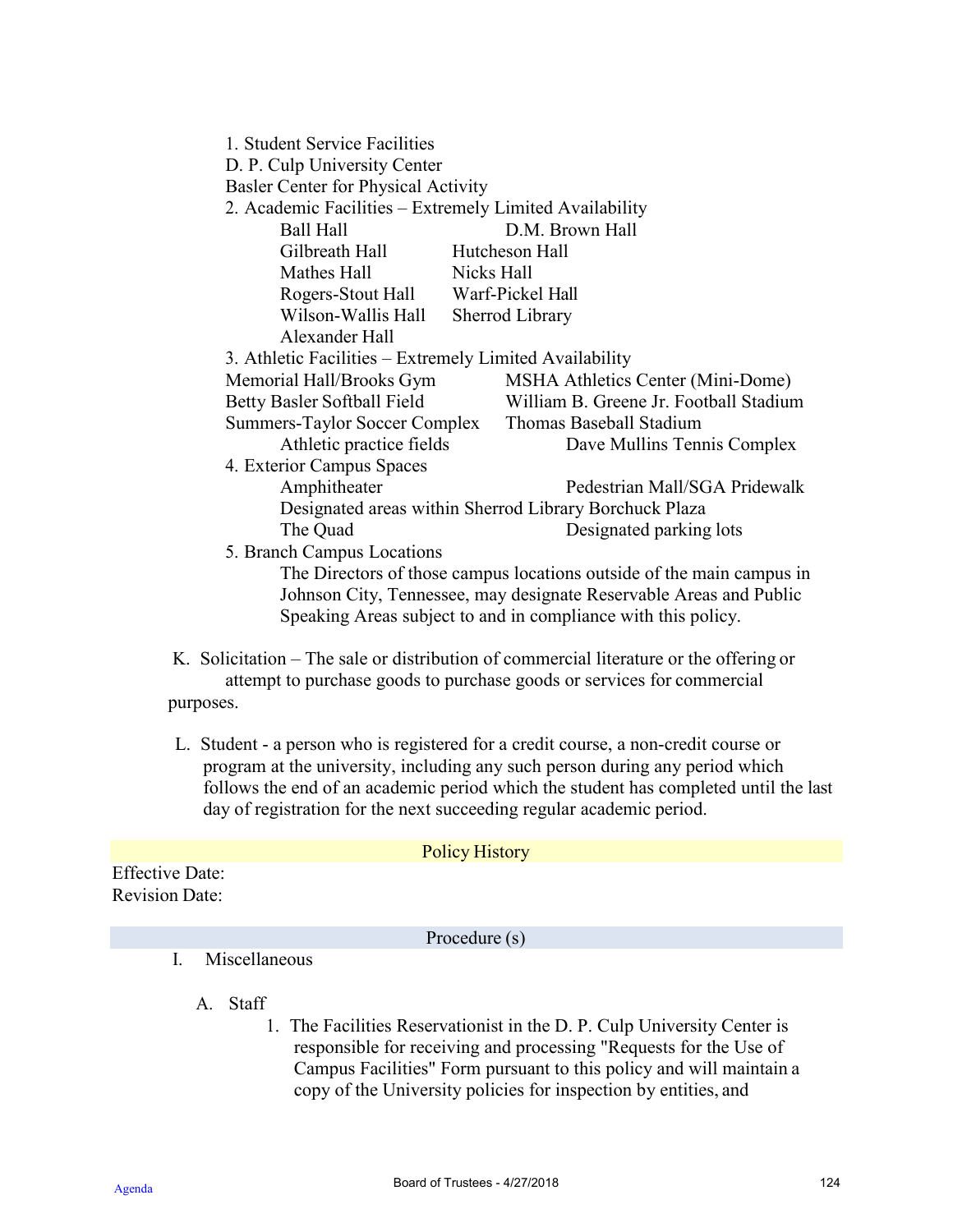individuals. A copy of the policy is available online.

- 2. The Coordinator of Camps & Conferences of the D. P. Culp University Center represents the University in connection with non-university related multi-day events and/or complex events using multiple facilities on campus. These types of events include summer camps and conferences, conventions, athletic tournaments, charity events, and other such activities. This individual will create and process detailed contracts, work orders, and facility reservations with the various university departments to ensure the efficient operation of these events.
- 3. The Basler Center for Physical Activity is responsible for receiving and processing Requests for the Use of BCPA Facilities Form pursuant to this policy and will maintain a copy of the University and Board of Trustees policies for inspection by entities, and individuals. A copy of the policy is available online.
- 4. The reservation of academic space is coordinated by the Registrar's Office.
- 5.Facilities Management is responsible for the space utilization approval process which includes space requests outside of this policy.

Effective Date: Revision Date:

Procedure History

Related Form(s)

[Use of Campus Facilities Form](https://www.etsu.edu/students/univcent/policies/documentsandforms.php) [Facility Rental Agreement Form](https://www.etsu.edu/students/univcent/policies/documentsandforms.php) [Priority for Facility Use](https://www.etsu.edu/students/univcent/policies/documentsandforms.php) [University Food Services Catering Policies](https://www.etsu.edu/students/univcent/policies/documentsandforms.php) [Facility Usage Fee Schedules](https://www.etsu.edu/students/univcent/services/facilityusefees.php) [Specific D.P. Culp University Center Policies](https://www.etsu.edu/students/univcent/policies/documentsandforms.php) [Specific Quadrangle/The Quad Policies](https://www.etsu.edu/students/univcent/policies/documentsandforms.php)

### Scope and Applicability

Check those that apply to this policy.

| Governance                    |
|-------------------------------|
| Academic                      |
| Students                      |
| Employment                    |
| <b>Information Technology</b> |
| Health and Safety             |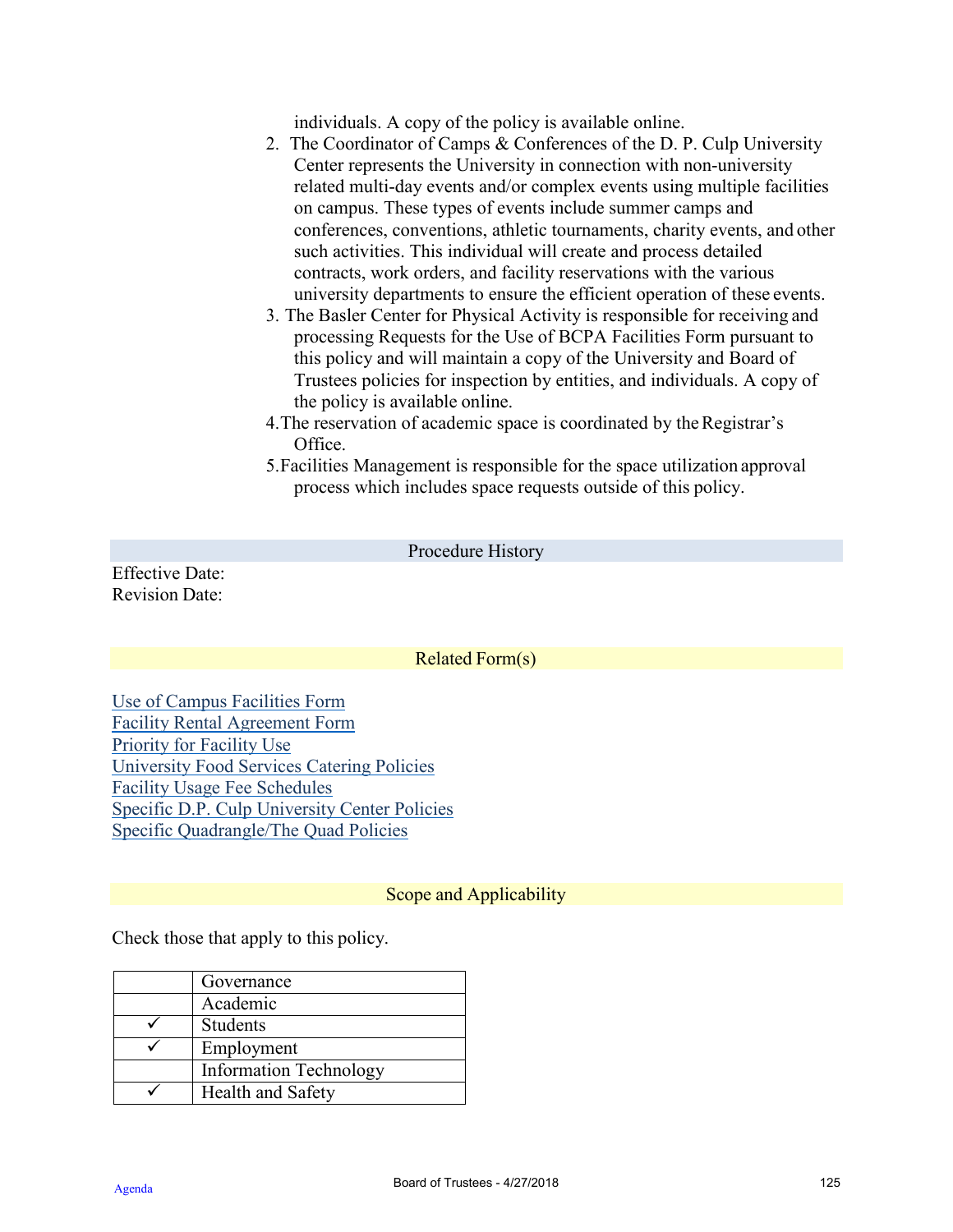| <b>Business and Finance</b>      |
|----------------------------------|
| <b>Operations and Facilities</b> |
| Communications & Marketing       |
| Advancement                      |